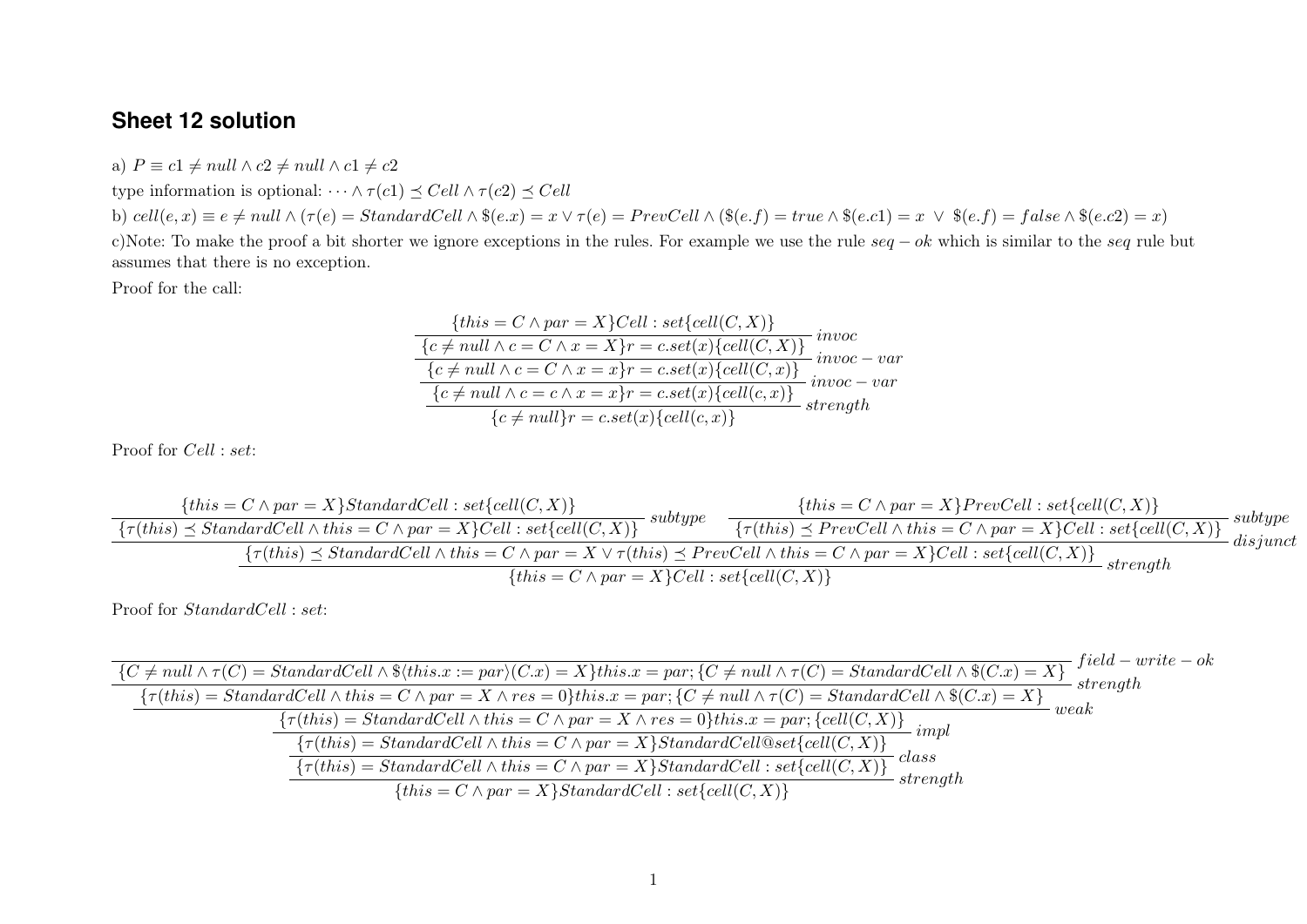Proof for  $PrevCell$ : set:

$$
\{this = C \wedge par = X\} \mathbf{t} = \mathbf{f}\{exc = null \wedge this = C \wedge par = X\}
$$
\n
$$
\{this = C \wedge par = X\} \mathbf{t} = \mathbf{f}; \ \mathbf{f} = \mathbf{t}; \ \mathbf{if} \ (l\mathbf{t}) \times 1 = par; \ \text{else} \ \mathbf{x} \text{ = par}; \ \text{level}(C, X)\}
$$
\n
$$
\{this = C \wedge par = X\} \mathbf{t} = \mathbf{f}; \ \mathbf{f} = \mathbf{lt}; \ \mathbf{if} \ (l\mathbf{t}) \times 1 = par; \ \text{else} \ \mathbf{x} \text{ = par}; \ \text{cell}(C, X)\}
$$
\n
$$
\{r(this) = PrevCell \wedge this = C \wedge par = X \wedge res = 0 \wedge t = 0\} \mathbf{t} = \mathbf{f}; \ \mathbf{f} = \mathbf{lt}; \ \mathbf{if} \ (l\mathbf{t}) \times 1 = par; \ \text{else} \ \mathbf{x} \text{ = par}; \ \text{cell}(C, X)\}
$$
\n
$$
\{r(this) = PrevCell \wedge this = C \wedge par = X \wedge res = 0\} \text{boolean } \mathbf{t}; \ \mathbf{t} = \mathbf{f}; \ \mathbf{f} = \mathbf{lt}; \ \mathbf{if} \ (l\mathbf{t}) \times 1 = par; \ \text{else} \ \mathbf{x} \text{ = par}; \ \text{cell}(C, X)\}
$$
\n
$$
\{r(this) = PrevCell \wedge this = C \wedge par = X\} \text{PrevCell} \otimes set \{cell(C, X)\}
$$
\n
$$
\{this = C \wedge par = X\} \text{PrevCell}: set \{cell(C, X)\}
$$
\n
$$
\{this = C \wedge par = X\} \text{PrevCell}: set \{cell(C, X)\}
$$
\n
$$
\{true \text{if} \ (this) = \text{PrevCell} \wedge this = C \wedge par = X\} \text{PrevCell}: set \{cell(C, X)\}
$$

Proof for (a):

$$
\{this \neq null \land this = C \land par = X\} \mathbf{t} = \mathbf{f}\{exc = null \land this = C \land par = X\}
$$
  

$$
\{this = C \land par = X\} \mathbf{t} = \mathbf{f}\{exc = null \land this = C \land par = X\}
$$
  

$$
strength
$$

Proof for  $(b)$ :

$$
\begin{array}{c|c|c|c} (c) & (d) & (e) & (f) & (g) \\ \hline \hline \{this = C \wedge par = X\} \mathbf{f} = \mathbf{1} \mathbf{t} \{ exc = null \wedge this = C \wedge par = X \wedge \$(C.f) \neq t \} & \text{ $\{this = C \wedge par = X\} \mathbf{if} \ (1\mathbf{t}) \ \mathbf{x1 = par}; \ \mathbf{else} \ \mathbf{x2 = par}; \{cell(C,X)\} \end{array} \\ \begin{array}{c} \text{else} \\ \text{seq - ok} & (f) & (g) & (h) \\ \end{array}
$$

Proof for  $(c)$ :

$$
\{this \neq null \land this = C \land par = X \land \$(this.f := !t)(C.f) \neq t\}f = !t\{exc = null \land this = C \land par = X \land \$(C.f) \neq t\} \text{ } field - write
$$
\n
$$
\{this \neq null \land this = C \land par = X \land !t \neq t\}f = !t\{exc = null \land this = C \land par = X \land \$(C.f) \neq t\} \text{ } strength
$$
\n
$$
\{this = C \land par = X\}f = !t\{exc = null \land this = C \land par = X \land \$(C.f) \neq t\} \text{ } strength
$$